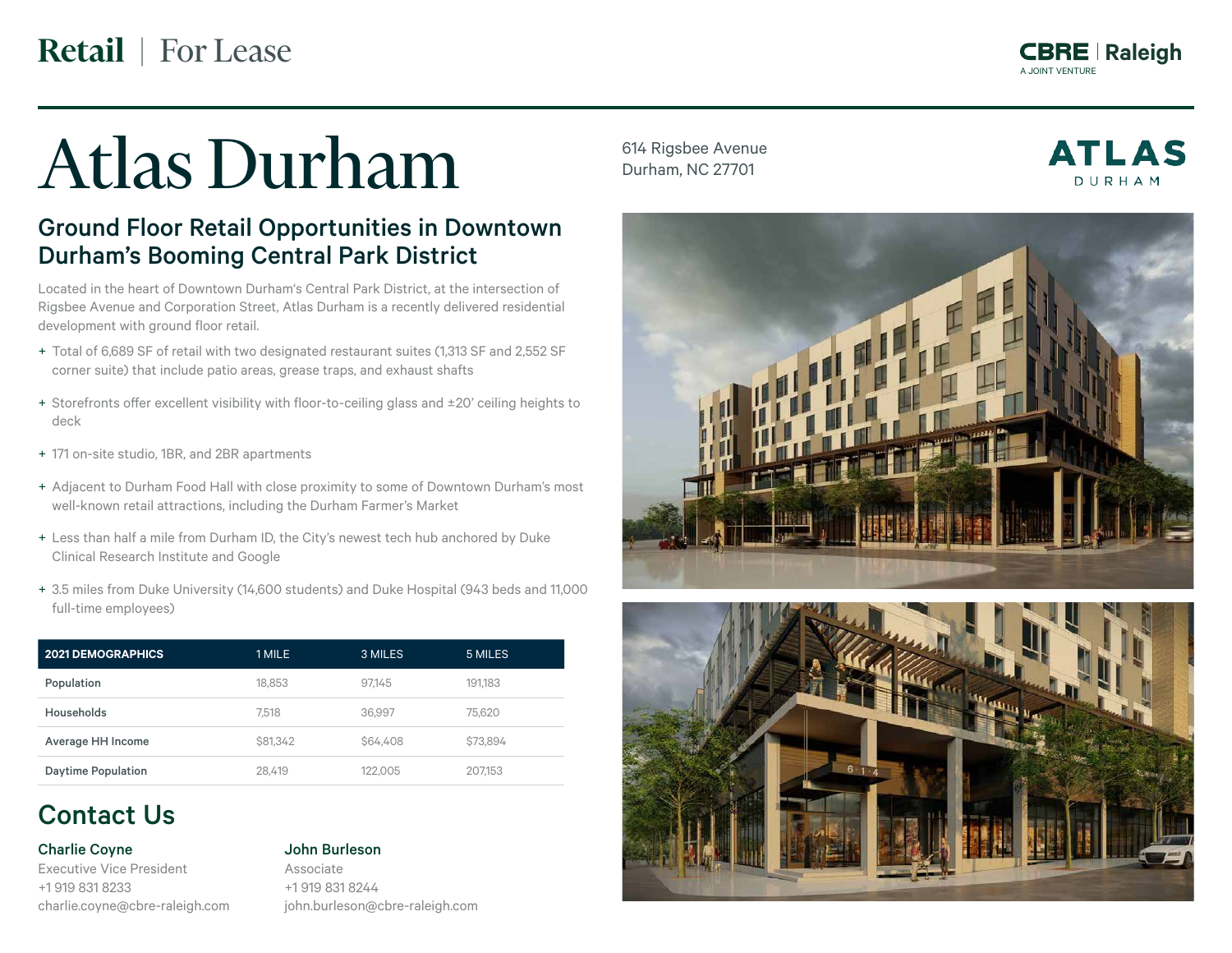## Atlas Durham 614 Rigsbee Ave | Durham, NC 27701



© 2022 CB Richard Ellis-Raleigh, LLC, a Delaware limited liability company. This information has been obtained from sources believed reliable. We have not verified it and make no guarantee, warranty or representation about it. Any projections, opinions, assumptions or estimates used are for example only and do not represent the current or future performance of the property. You and your advisors should conduct a careful, independent investigation of the property to determine to your satisfaction the suitability of the property for your needs.



#### www.cbre.com/raleigh